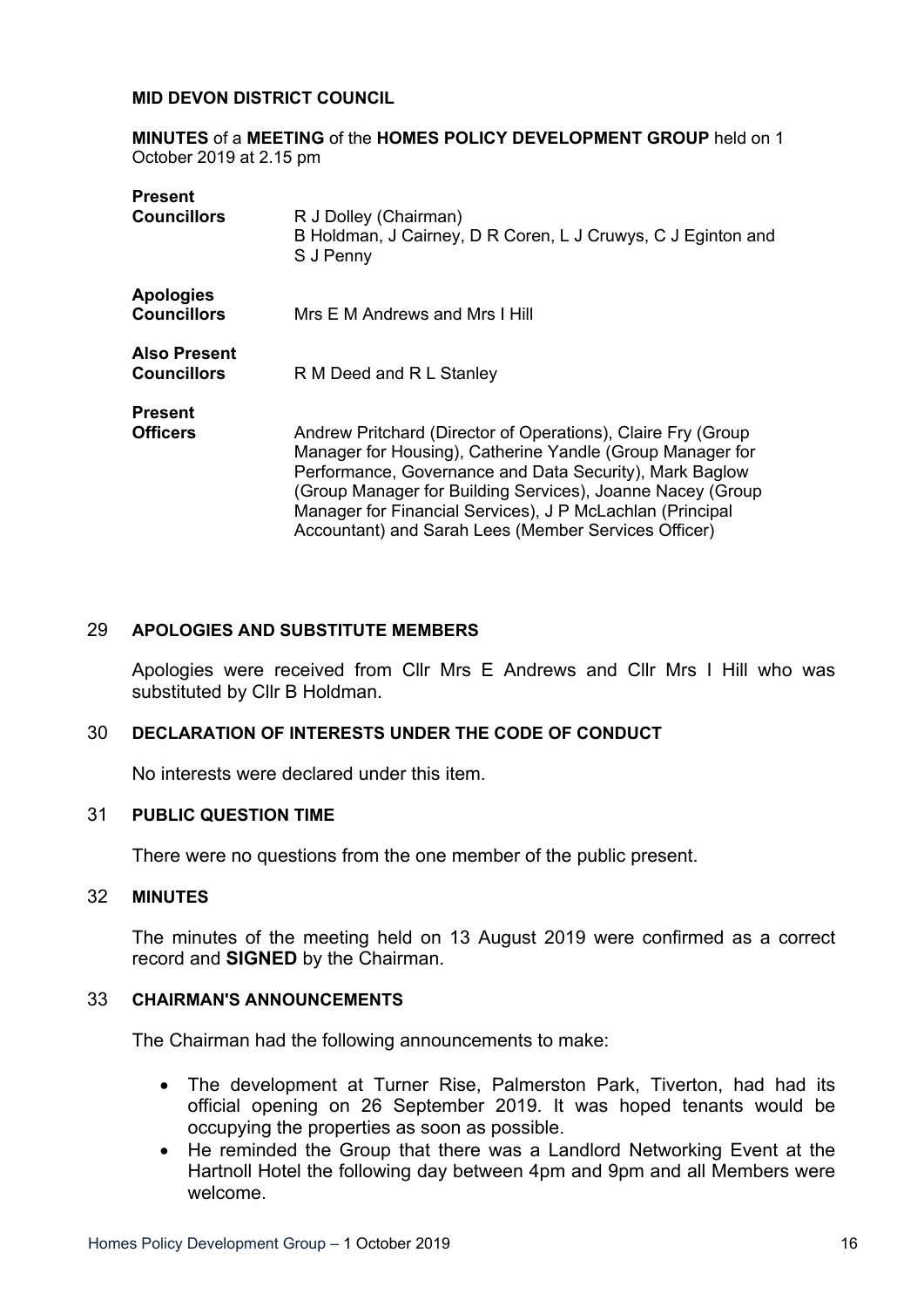### 34 **PERFORMANCE AND RISK REPORT(00:04:38)**

The Group had before it, and **NOTED**, a report \* from the Director of Operations providing Members with an update on performance against the Corporate Plan and local service targets for 2019/20 as well as providing an update on the key business risks.

The contents of the report were briefly outlined and consideration was given to the average number of days to re-let a property having a target of 14 days. It was explained that this was a challenging target but the Council continued to remain in the top quartile for performance. There was a fixed resource available and during school holidays there had been some issues but overall 14 days, or near about, was achievable.

Note: \* Report previously circulated; copy attached to the signed minutes.

### 35 **FINANCIAL MONITORING (00:08:31)**

The Group received, and **NOTED**, a verbal update from the Group Manager for Financial Services summarising the income and expenditure position in the year to date.

Key highlights within the update including the following:

- There was still predicted to be a deficit against the budget at the year end. Figures for July indicated this to be in the region of £378k.
- The main area providing the variance was in Planning. Since it was a demand led service it was very reliant on applications coming forward. Should they do so within the remaining months of the financial year, the position could improve significantly.
- The position regarding General Fund Housing had not changed since June.
- A favourable forecast for the Housing Revenue Account was still predicted. Some of this related to a number of vacant posts.
- The Group were pleased that the Economy PDG had recommended that the Council retain car parking overpayments and recognised that it would have cost more to administer the overpayments than the amount overpaid in the first place.

# 36 **COUNCIL TENANCY RENT DEBIT FREQUENCY (00:12:07)**

The Group had before it a report \* from the Group Manager for Housing Services reviewing the weeks over which rent was charged on a yearly basis.

The officer outlined the contents of the report and made reference to the following key factors:

- 385 tenants were in receipt of Universal Credit. Some of these tenants were in a vulnerable position having to learn how to manage their money which was paid directly to them on a monthly basis.
- The Tenants Together Group had been consulted on the proposed change from 48 weeks to 52 weeks and there had been no feedback from them.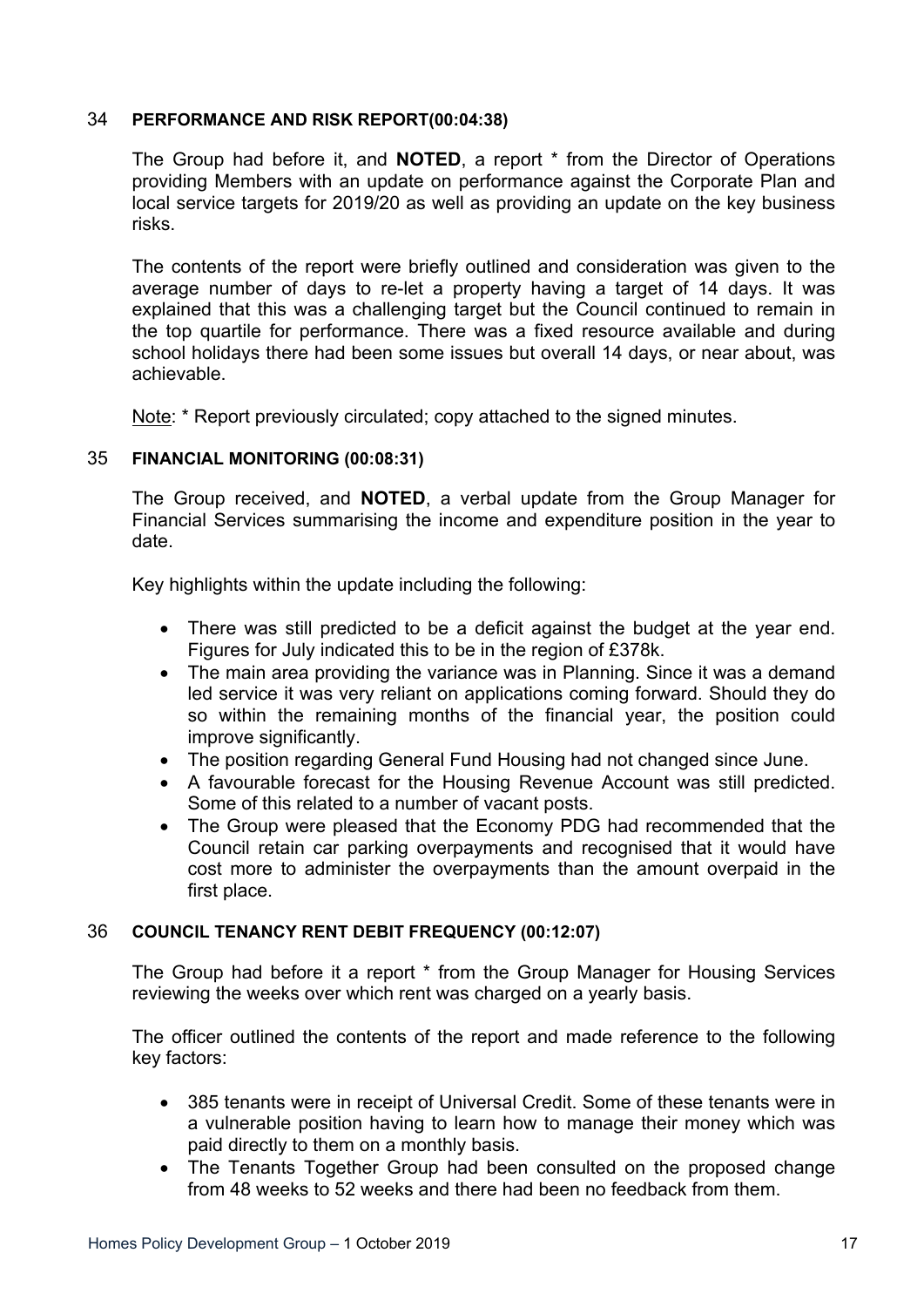This was just a proposal at this stage and if approved by the Cabinet the Housing Act 1985 would require the Council to conduct a full consultation with the whole tenant base before any changes could be implemented.

Consideration was given to the following:

- The average rental costs of council owned properties depending on the number of bedrooms.
- Tenants would be encouraged to move to direct debit payments where they had not already done so.
- Tenants had an obligation to pay their rent regardless of whether or not they are in receipt of Universal Credit.

**RECOMMENDED** to the Cabinet that Council tenants be charged rent over 52 weeks each year and not 48 as currently.

(Proposed by Cllr J Cairney and seconded by Cllr B Holdman)

Note: \* Report previously circulated; copy attached to the signed minutes.

#### 37 **UPDATE ON PROGRESS RELATING TO THE REVIEW OF THE HOMELESSNESS STRATEGY (00:30:19)**

The Group had before it, and **NOTED**, a report \* from the Group Manager for Housing Services stating that the Homelessness Strategy was being currently reviewed.

The following was highlighted within the report:

- The Housing Services department were seeing a lot more people through the door presenting themselves as homeless.
- The Homelessness Reduction Act 2017 required the Council to conduct a full data review and stated that it must work closely with tier one authorities such as Devon County Council.
- The existing Homelessness Strategy was extended to the end of December 2019 under delegated powers by the Cabinet Member for Housing to allow a thorough review of the Strategy to take place.

Discussion took place with regard to:

 Whether homelessness was worse in the towns? It was explained that homelessness was just as acute in the rural areas but the agencies providing support were probably located in the towns. Just because a large number of homeless people visited CHAT for example in Tiverton that didn't mean there was a bigger problem in Tiverton than anywhere else.

Note: \* Report previously circulated; copy attached to the signed minutes.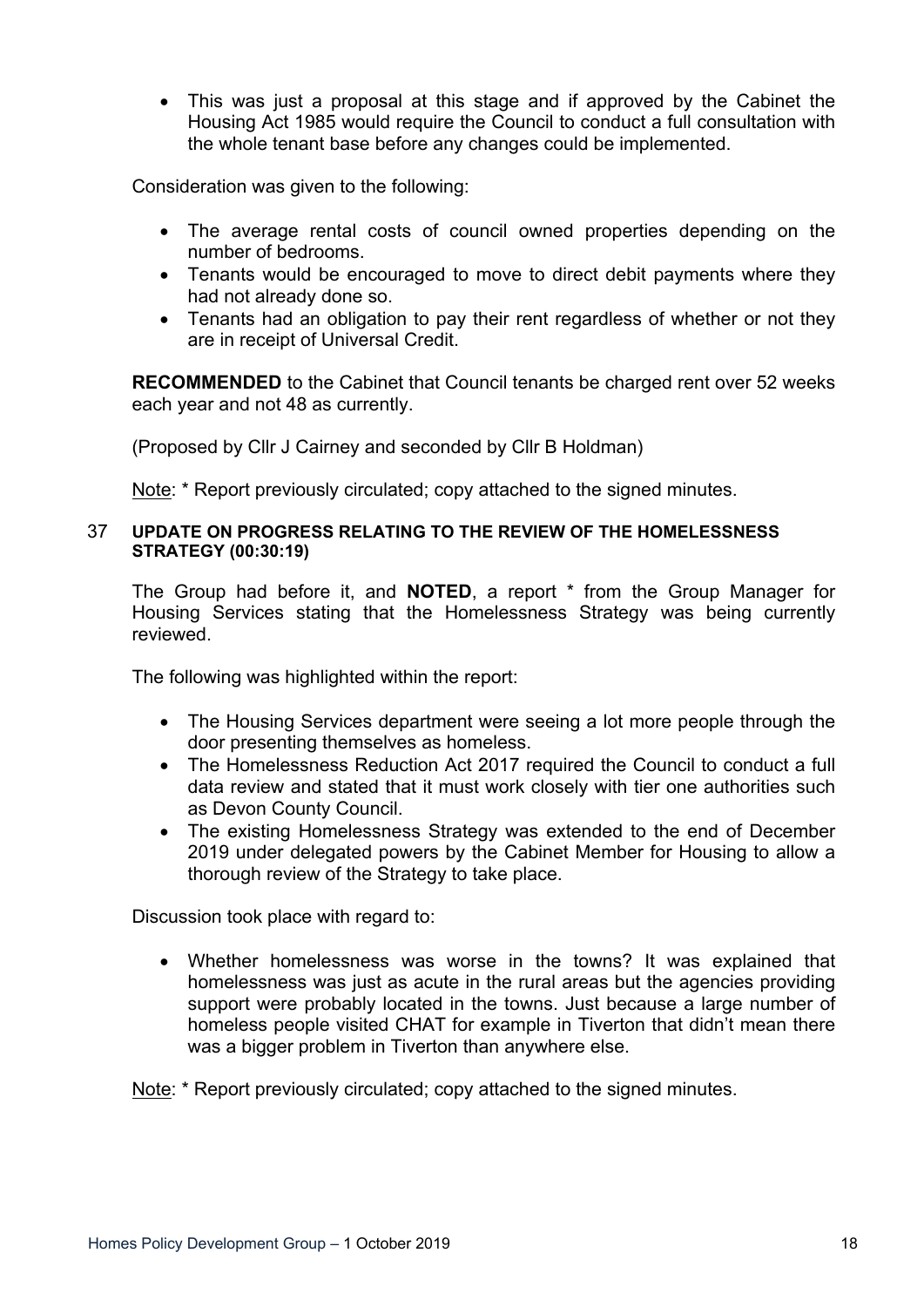# 38 **DEPOSIT AND ADVANCE RENT SCHEME (00:35:46)**

The Group had before it, and **NOTED**, a report \* from the Group Manager for Housing briefing Members on the Deposit and Advance Rent Scheme (DARS). The contents of the report were outlined with the following key areas being highlighted:

- This scheme was one of the tools used by the Housing Service to manage homelessness and it was a valuable resource.
- For some tenants their previous history prevented them from accessing bank loans.
- The scheme assisted in reducing the amount of money the Council needed to spend on temporary accommodation and was sometimes a very cost effective solution all round.

Consideration was given to:

- This being a loan like any other loan and robust measures were taken to recover outstanding monies.
- It was confirmed that the loan was considerably cheaper than the cost of temporary accommodation for a tenant.
- The circumstances of everybody who presented as homeless were investigated. Housing options advice was given whenever possible, DARS being one option.
- Last year central Government had provided some funding to local authorities to help support the council with rough sleepers.
- Because the numbers of homeless people were increasing work in this area had also increased within the Housing Service.
- Is someone applying for social housing had an outstanding debt to the Council, they would be asked to agree an arrangement for repayment otherwise their housing application could be excluded from the housing register.

Note: \* Report previously circulated; copy attached to the signed minutes.

# 39 **REVIEW OF THE HOUSING SERVICE HARASSMENT POLICY (00:50:04)**

The Group had before it a report \* from the Group Manager for Housing reviewing the Housing Service's Harassment Policy.

The content of the report was outlined with the following key factors being highlighted:

- It was important to be aware of the regulations in relation to this issue.
- At a recent meeting of the Tenants Together Group there had been a lot of discussion around the issue of 'Equality Impact Assessments' and as a result more emphasis would be placed on this section of PDG policies in the future.
- The Harassment Policy is related to the ASB policy and procedures. Mediation is a key part of the Council's strategy to manage low level nuisance but officers did not feel that it was a tool which could be used in a serious case such as that of harassment..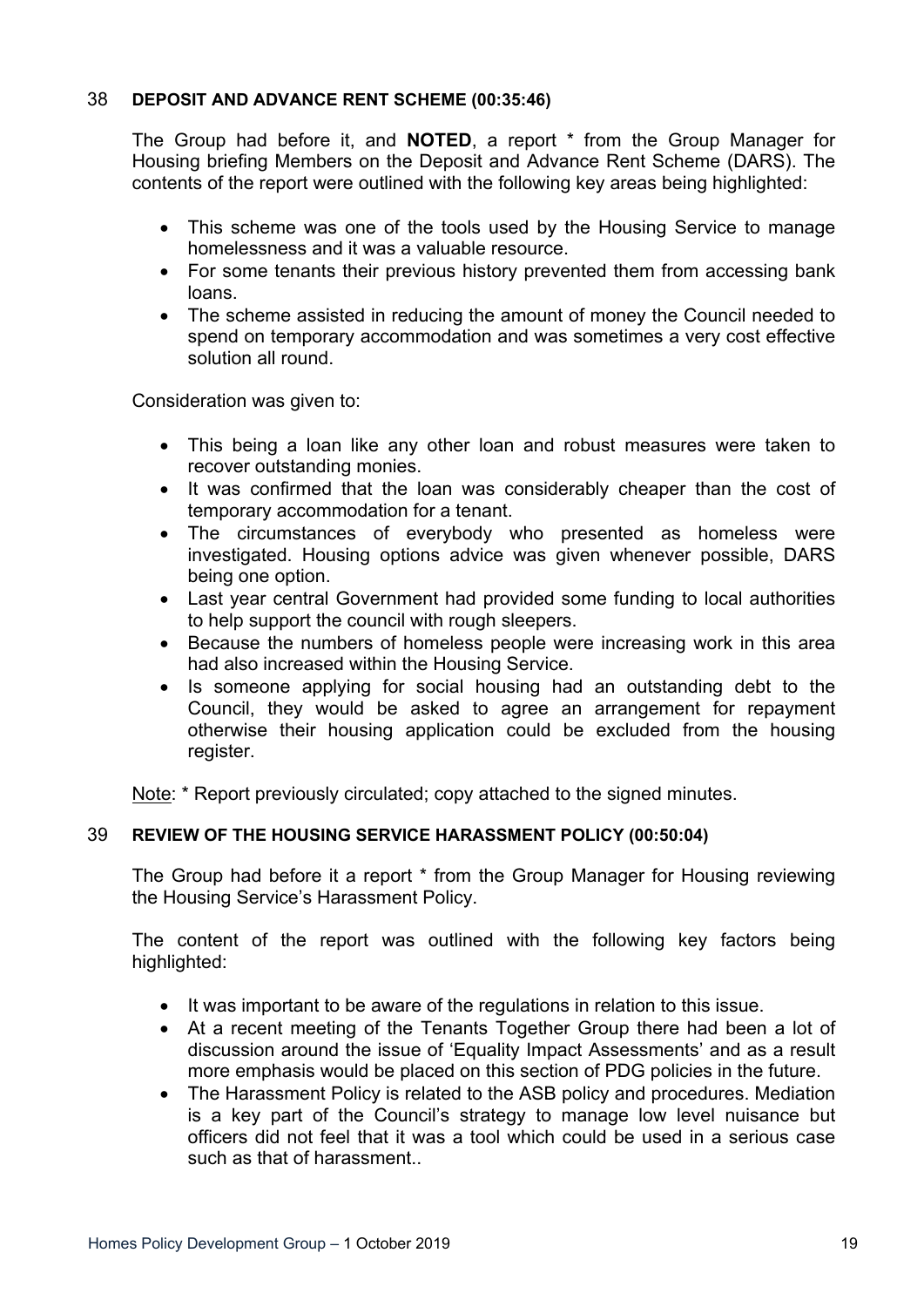A brief discussion took place regarding the very serious nature of harassment and that a true definition of it would include reference to the victim fearing for their safety. It was not just about throwing grass clippings over a garden fence, for example.

**RECOMMENDED** to the Cabinet that the changes identified in the tracked changed Harassment Policy be approved.

(Proposed by Cllr D R Coren and seconded by Cllr J Cairney)

Note: \* Report previously circulated; copy attached to the signed minutes.

# 40 **REVIEW OF HOUSING SERVICE HOARDING POLICY (01:00:32**

The Group had before it a report \* from the Group Manager for Housing Services reviewing the Housing Service's Hoarding Policy.

The contents of the report were outlined with the following key factors being highlighted:

- There had only been minor changes to the policy and these were tracked for ease of reference.
- People who hoarded were sometimes very vulnerable and often there were mental health issues. However, the Council had a duty to assess a situation from a health and safety perspective as well as supporting the tenant who was hoarding. The possibility of fire was a particular concern as was being able to get to parts of a property to conduct necessary repairs.
- If a situation was particularly bad, for example, if rodents were an issue, then legal action would be pursued.
- Housing officers worked very closely with the Building Services team to monitor and maintain affected properties.

**RECOMMENDED** to the Cabinet that the tracked changes in the revised Hoarding Policy be approved.

(Proposed by Cllr B Holdman and seconded by Cllr D R Coren)

Note: \* Report previously circulated; copy attached to the signed minutes.

# 41 **REVIEW OF THE HOUSING SERVICE PETS AND ANIMALS POLICY (01:07:28)**

The Group had before it a report \* from the Group Manager for Housing Services reviewing the Housing Service's policy in relation to pets and animals.

The contents of the report were outlined with particular reference to the following:

- There was the potential for pets and animals to cause a real issue for tenants, for example, a barking dog, chewed door frames and rotting floor boards.
- Tenants needed to be aware of the policy and have a full understanding of what the boundaries were.
- The Housing Service did understand that people get very attached to their pets.
- The policy provided clear guidance to officers dealing with these issues.